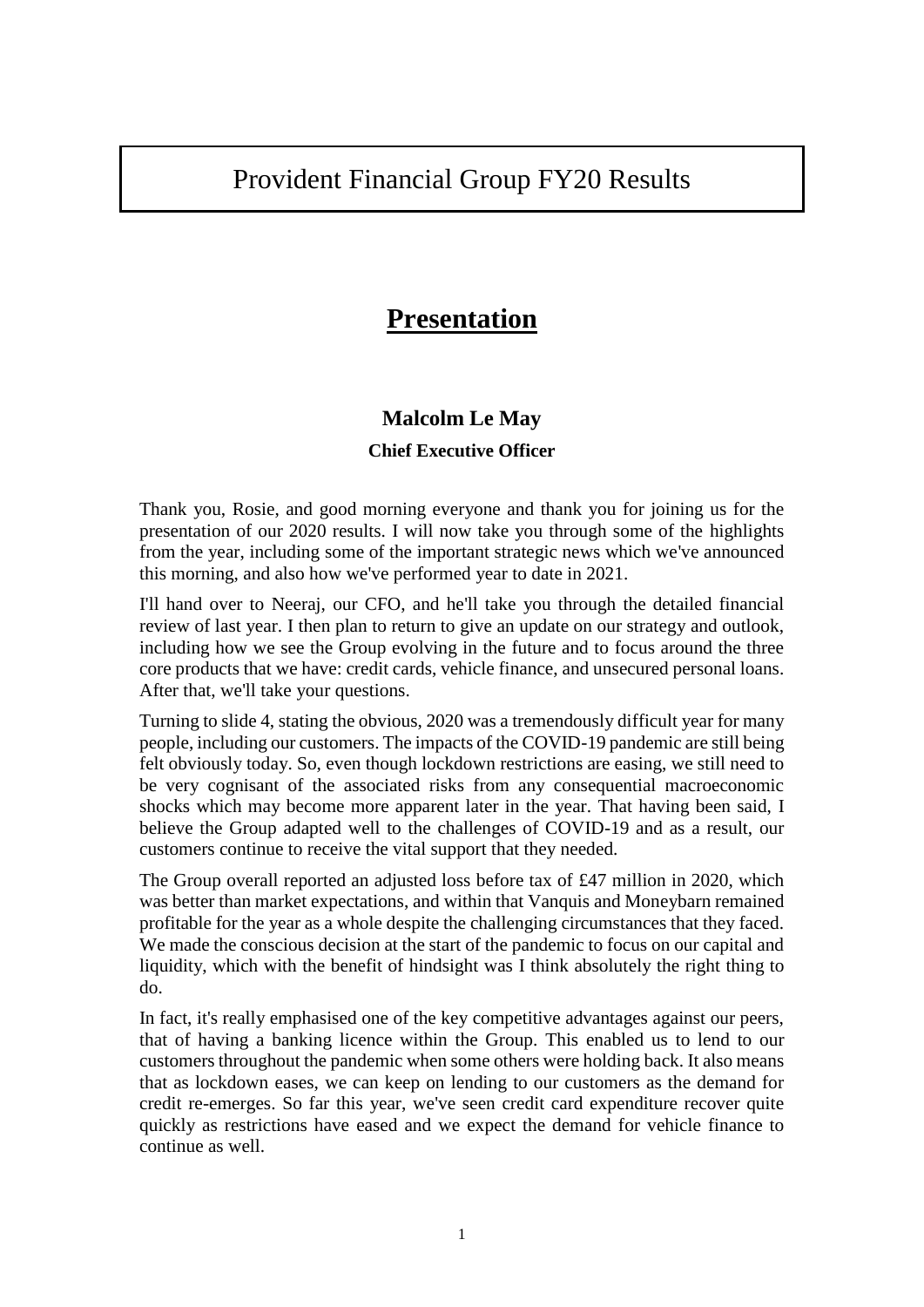Now, as you know, we informed the market in March of our intention to launch a scheme of arrangement for CCD. In April, the Court approved seeking a customer vote on the scheme, and we're working hard towards delivering this successfully.

Alongside that, the operational review of CCD that we announced last November has concluded and it is with deep regret that we are today announcing that we have taken the very, very difficult decision to withdraw from the high-cost credit market entirely, which now obviously includes our home collector credit business and our Satsuma businesses.

Initially, we're going to place the home credit business into a managed runoff. That will be likely to run until the end of 2021, and obviously during that time we'll be open to selling the business if a suitable acquirer comes forward.

As of today, sadly, we'll also be entering a collective consultation with CCD's 2100 employees. Some 1500 of these are located across the country and obviously, 600 of them are included in our centre in Bradford, which obviously also includes operations from Group and Vanquis.

As a result, the Group will now focus instead on the largest segments of the mid-cost market, those being sub and near-prime credit cards, vehicle finance, and unsecured personal loans, and I'll come back to this in greater detail a little later on.

I think going forward with the inclusion of an unsecured personal loans mid-cost offering, we'll be presenting a much more product-based view of the Group which serves the needs of our customers with a range of products, and moving away from separate divisions and over time, focusing everything around the bank and its balance sheet £, and through this, accessing its access to its retail deposit base where appropriate, which I think, as I said, is a key strategic advantage.

Slide 5 highlights this more product-based view of the Group and gives I think a useful snapshot of our markets, where we sit within them, and the opportunities they present.

To my mind, the key takeaway here is the scale of the opportunity that we as a Group have to pursue. Our credit card and vehicle businesses have already got market-leading positions in large growing segments and our ambition of growing our presence in the unsecured loan space will benefit from our significant existing expertise across underwriting collections and financing in the near and subprime segments.

Turning to slide 6. The next few slides will focus on how we responded to the operational financial challenges of COVID-19 and the lockdown restrictions that were associated with it.

Our credit card business Vanquis reported an adjusted profit before tax of £38 million for the year, I think a good result given the challenges of COVID-19, and it maintained resilience and appropriate capital and liquidity positions throughout the year. The VREQ, which is the PRA's voluntary requirements around capital preservation was also removed by the PRA during the year, and that allows dividend payments to the Group to resume.

Customer receivables fell to around £1.1 billion as tighter underwriting standards impacted new customer acquisition volumes, and also as customer expenditure was impacted by the various periods during 2020 of lockdown.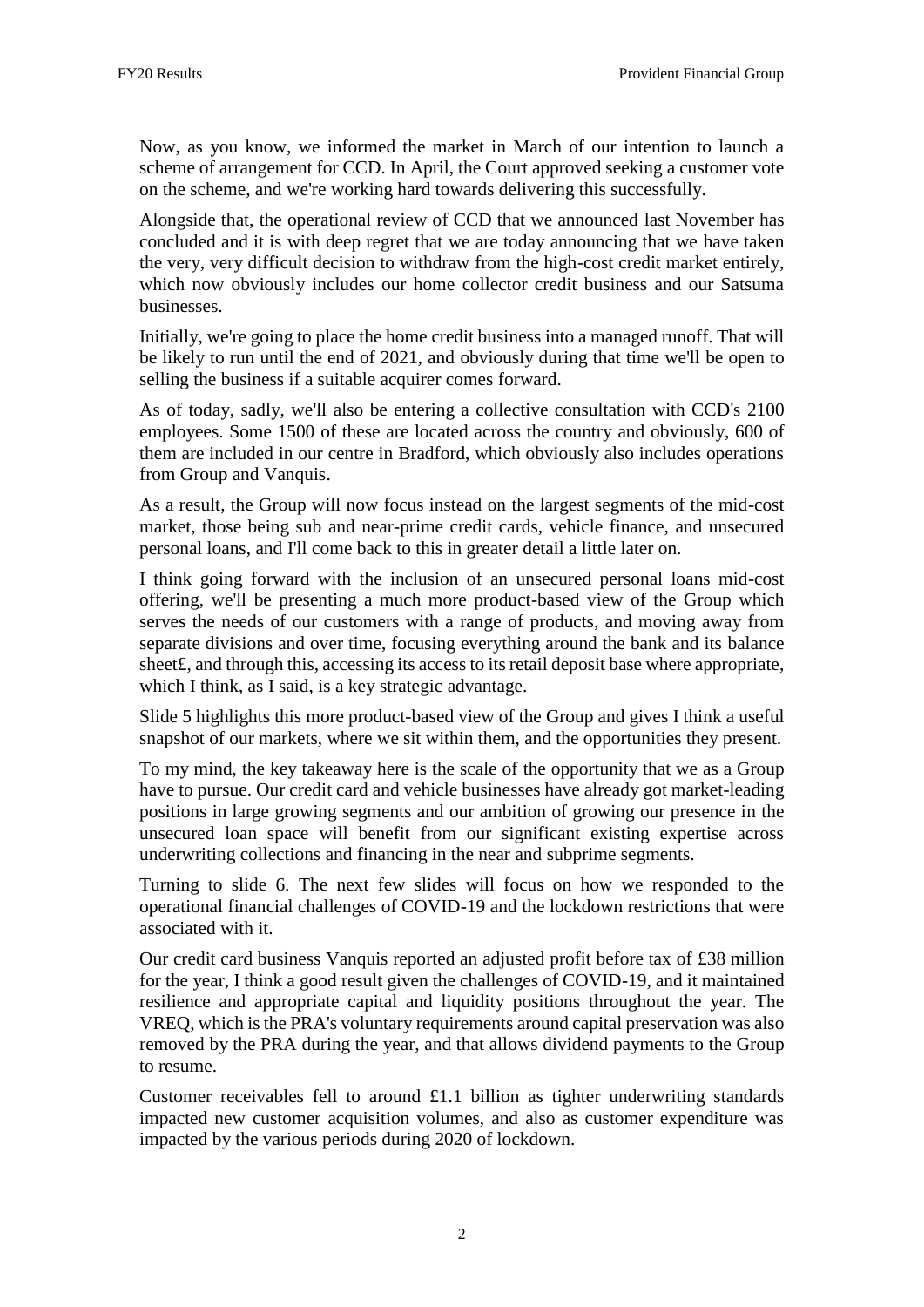In terms of the trends that we've seen in the first quarter of 2021, credit card delinquency trends have remained favourable, as Neeraj will show in his section, and customer spending patterns have improved as the lockdown restrictions have eased, although obviously it's early days. In fact, in early April credit card spending was back to the levels we last saw in April 2019, i.e., before the pandemic, and credit card receivables at the end of the first quarter stood at approximately £1 billion.

Slide 7 shows our unsecured personal loans business. Our intention is to build on our existing expertise within the personal loans segment and expand our offering over time significantly. This will cater to a wider range of customer credit scores over time. Our starting point as a business is just under £20 million of receivables operating in a market which we estimate to have an aggregate size in excess of 1.6 billion or did as of at the end of 2020. You can clearly see that we have a significant opportunity with this product segment, and I'll come back to you in a little more detail later on.

Slide 8 shows our vehicle finance business which reported an adjusted profit before tax of £10.9 million during 2020. It was able to continue lending to customers throughout the year, taking market share and growing its receivables books and customer numbers by approximately 16% and 19% respectively. Indeed, over the last three years our vehicle finance business has grown its customer number by around 80% and its receivables by approximately 60%, which I think is an excellent achievement.

Given the size of this market and our nearly 10% share, I continue to see this as an attractive multiyear opportunity for the Group. Clearly, the demand for privately owned vehicles increased during the pandemic, as people avoided public transport but still needed to get to work and to take children to school, et cetera. Also, I think it's interesting to note that of the new business we wrote during 2020, approximately 38% of the loans went to key workers.

In early 2021, we expanded our vehicle finance customer proposition by moving more into the near-prime segment where with loans there priced at around 15% APR. This launch has gone well, and customer demand is currently in line with our expectations.

In terms of the trends that we're seeing during the first quarter, arrears trends have improved, as we've been able to repossess vehicles once again, which was constrained during the period up until the lockdown ended, and also the underlying demand for preowned vehicles has remained healthy and we can see no reason for this trend not to continue.

As at the end of March, our first quarter receivables in Moneybarn stood at approximately £585 million, which is an increase of around a further 4% since the end of 2020.

Now, turning to slide 9, the consumer credit division, which includes our home collector credit business and also Satsuma. As you know, CCD was on track to break even during 2020 but I'm afraid the impact of COVID-19 and rising volumes of customer complaints on the division meant it reported an adjusted loss before tax of some £75 million for the year.

Again, as you can see from this slide, the home credit market has been in decline for some time. In fact, it's not the only high-cost, short-term market to have had significant challenges in recent years as payday loan, rent-to-own and other segments have virtually disappeared as well.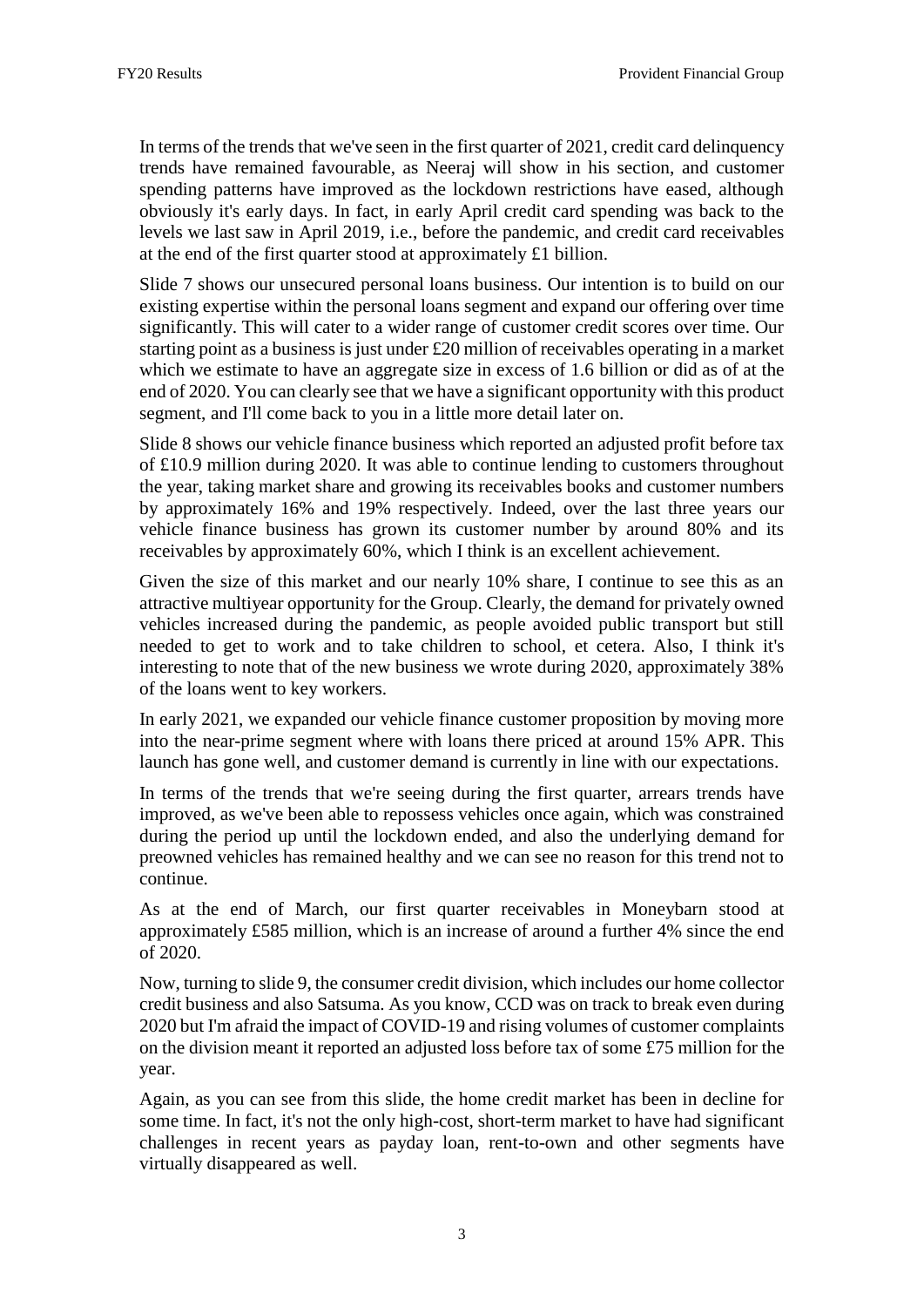Rising volumes of customer complaints driven by claims management companies has become a real issue for the high-cost, short-term credit sector over the last 12 months, and I think CCD obviously was not immune to that trend. To this end, we notified the market in March of the challenges it was presenting and therefore our intention to launch a scheme of arrangement for CCD to cauterise the risk of complaints arising from historic matters.

The scheme is an important part of the plans we've announced today, and we firmly believe that it is the fairest compromise we can offer to those customers, past and present, with legitimate redress claims.

As I've said before, if the scheme is not sanctioned in July then it is very likely that we will be forced to place this business into administration or liquidation, and in that scenario customers I'm afraid would receive no redress payments.

So far, in April the Court approved the scheme proceeding to a customer vote. The next significant date for us in this process is 17 May when we will recontact creditors and inform them how to vote, with voting staying open until July when the creditor meeting is due to take place and after that we will ask the Court to formally sanction the scheme.

Moving on to the outcome of the operational review of CCD and taking account of the decline of the home credit market, the rise of complaints driven by CMCs, the financial impact I referred to of COVID, and the evolving regulatory environment, and also our natural footprint. It's clear to me that it's unlikely that CCD will be viable in the future and we will not achieve the scale that we have in our car finance business going forward.

Therefore, as I've said, it's with deep regret that we've announced today that we have decided to take the difficult decision to place the division into a managed runoff for the remainder of 2021, obviously with the option to sell all or part of the division if the opportunity arises.

As I said, this really was a very difficult decision for us to make, particularly given the significant contribution this business has made to the Group's history, but I do believe, sad as it is, this is the right decision for our stakeholders.

Going forward, our focus will shift to building on our strong position in credit cards and car finance and to expanding our offering to customers in the mid-cost unsecured personal loan area, building on the Vanquis loans' work to date and during in the course of 2021. I think this will fit seamlessly with our existing credit card and vehicle finance offerings.

As mentioned already, the regulation of our markets continued to evolve during 2020, and it's vital to me that we maintain a collaborative approach across the Group, as shown here on slide 10. In 2020, a payment holiday and [consistent best] guidance came into effect, and more recently, at the beginning of May, we've adapted to the new breathing space guidelines which have been introduced.

Undoubtedly I think though during 2020 where significant announcements were was the Woolard Review, which was published in 2021, and the review has outlined the FCA's direction of travel in its approach to unsecured credit, which will impact I think all providers, whether prime or subprime and it clearly flagged to my mind more regulatory activity in the high-cost space, but also emphasised the lack of mid-cost credit options for many consumers.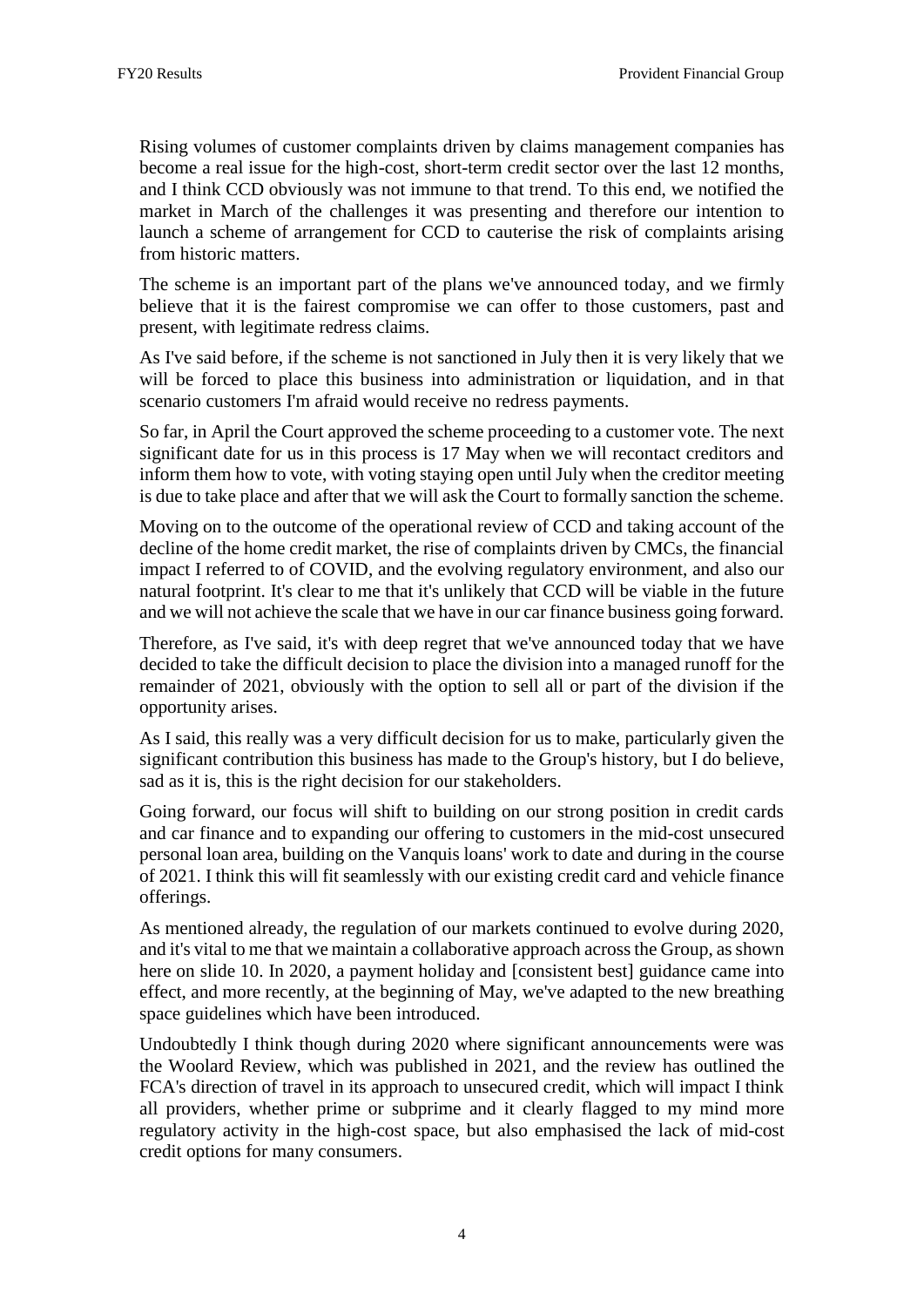Now, we've obviously studied the report. We were peripherally involved in it - and we studied it with the aim to making sure that we are at the forefront of regulatory developments and good practice. As I mentioned earlier, we are repositioning the Group in the near-prime and mid-cost space and that's very much in keeping with the findings of the review.

Finally, we also informed the market in February that CCD is the subject of an enforcement investigation by the FCA on some of its affordability and sustainability lending practices. There's no further update at this stage, nor do we actually expect the investigation to be concluded until 2022.

Moving to slide 11, in summary. The Group finished ahead of market expectations for the year. I believe the Group has a very resilient capital-led liquidity position, and that served the Group very well during the pandemic. I think it provides optionality as lockdown eases and consumer spending increases, putting us in a good position.

Looking to the future, we've announced our view away from providing any high-cost credit products, which is a key part of making I think the Group more sustainable, and we'll now focus on the larger credit card, vehicle finance, and personal loan markets. These markets are likely to grow as a result of COVID-19 and I think we strong scalable platforms in two of them already and we're building on our existing platforms in the third.

As outlined in our Capital Markets Day of November 2019, the future of this Group could be based around its bank's balance sheet and it will be more of a near-prime and mid-cost credit provider.

With that, I'm going to hand over to Neeraj. He will run you through the numbers and I'll wrap up on strategy and outlook before hosting Q&A at the end of the session. Neeraj, over to you.

## **Neeraj Kapur**

#### **Chief Finance Officer**

Thank you, Malcolm. I'll take you all to slide 13. As you can see here, the Group adjusted loss before tax for 2020 was £47.1 million compared with a profit in 2019 of £153 million. The Group adjusted profit before tax and impairment for 2020 was £313 million and that compares with £497 million in 2019.

Important to point out that Moneybarn and Vanquis have remained profitable throughout 2020, and 2020 clearly has been a year of great challenges for everyone, especially our customers, and this is clearly borne out in our results. However, despite this, we have continued to help our customers on their path to better everyday life.

Our receivables have been negatively impacted, unsurprisingly, at the same time increasing our impairment provisions pro-cyclically under IFRS 9, driven mainly by the worsening unemployment forecasts in 2020. These forecasts are improving in 2021, but a lot rests on the pandemic not resurging as we have seen in other parts of the world, and the impact post-furlough ending in September. I'll go through details in some more detail shortly, but we remain cautiously optimistic.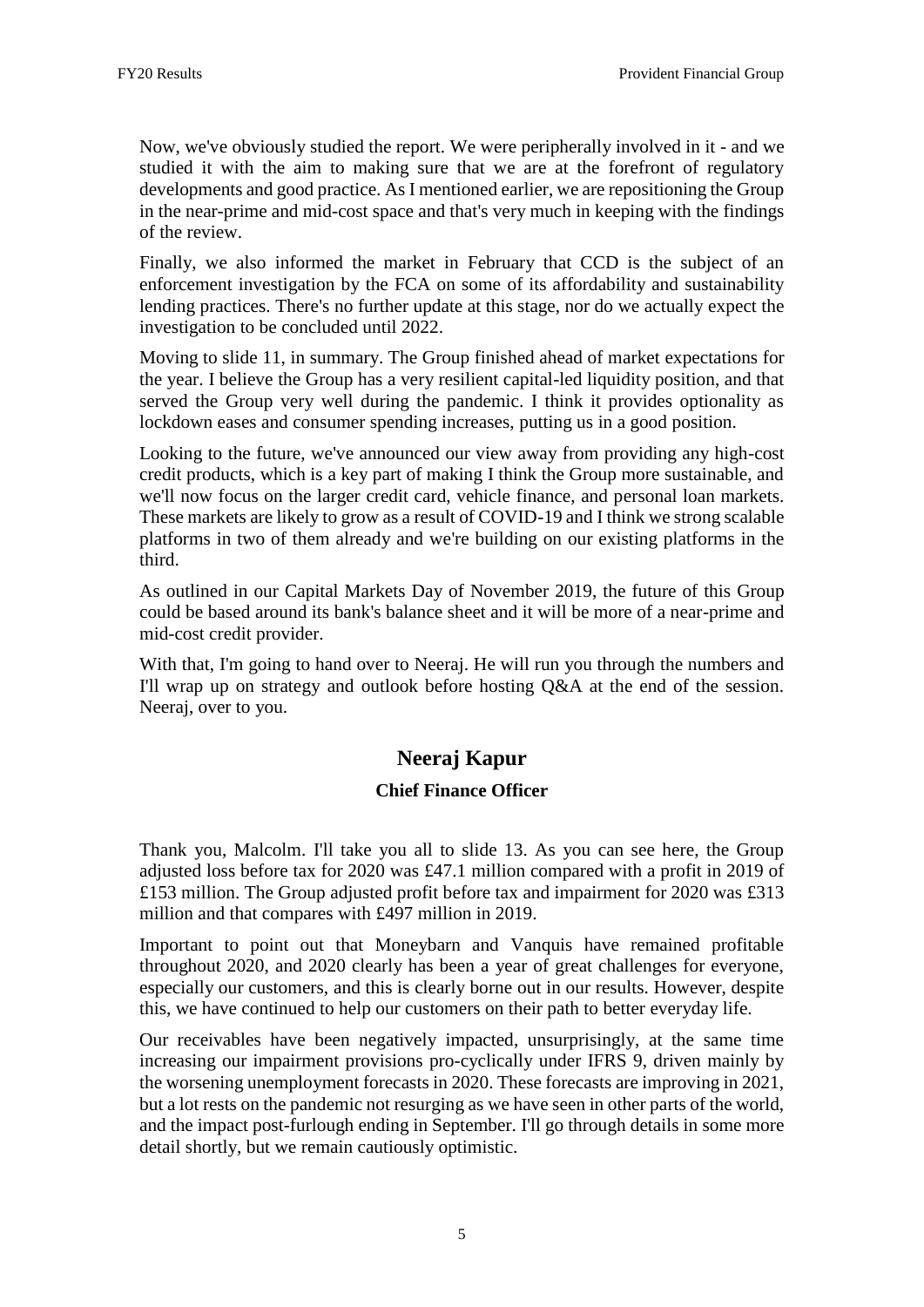Financially and strategically, the Group has positioned itself during 2020 to deliver the ambitions it set out at the Capital Markets Day in November 2019, albeit COVID has delayed progress. Appropriate capital and liquidity resources have been maintained during 2020 and will be central to the delivery of the Group strategy for the benefit of all stakeholders after taking into account the financial impact of the CCD scheme of arrangement and its controlled rundown.

We have seen evolving supply and demand dynamics in our chosen markets, driven by strong moves towards electronic delivery channels as well as significant regulatory change.

On slide 14, you will have seen that towards the end of 2020 we had added an intermediate holding company into the Group structure, called Provident Financial Holdings Limited. This structure is more typical of a listed group and establishes a buffer to protect the Group listed entity's balance sheet and thereby reduce any volatility risk in the reserves, which is to the benefit of the Vanquis and Moneybarn customers as well as the debt and equity holders. This structure also anticipates the future direction of the Group as set out in our Capital Markets Day in 2019.

We are planning on the basis that the controlled runoff and closure or sale of CCD will cost up to £100 million, which is split roughly 40% redundancy and lease termination costs and the remaining being the operating costs to the end of that runoff period. The consensus in the market for this is actually higher currently than this level.

I'll turn to slide 15. The Group results are set out here by division. Exceptional costs include the provision for the CCD scheme of arrangement and its related costs. The most significant impacts to the Group's products have been from reduced receivables in credit card balances and the IFRS 9 impact on all of our product lines.

Moneybarn has done well to grow its receivables during 2020 while remaining open to new business during the lockdowns and thereby predominantly helping the key worker community.

The key focus of the Group during 2021 will be overhead reduction. Slide 16 shows us the product snapshot and is useful in showing the impact of the pandemic on our 2020 results. You will see in the credit card business that our average receivables were down 15%, our interest margin was down 19%; however, our impairment charges increased by 21% and that led to risk-adjusted net interest margin down 41%. The adjusted PBT was down 25% and that led to an adjusted PBT reduction of 78% leading to a 38% profit for Vanquis.

The vehicle finance division actually did well on receivables and was up 12% and its net interest margin was also up 20%. The impairment, however, was significantly higher at 47%, again driven by two things, mainly the macroeconomic impact on that business's higher [inaudible] charge as well as the fact that during lockdown we were unable to collect cars or bring cars that were repossessed out for sale in the market, so that had quite an impact in 2020, which is now being dissipated. The risk-adjusted net interest margin was down 13% and that's led to an 18% reduction in adjusted PBT for the year; however, has left Moneybarn in quite a strong position in terms of its increasing balances.

The home credit and short-term loans business that Malcolm alluded to earlier reduced significantly in the year in terms of its balances by 33% and against a £200 million cost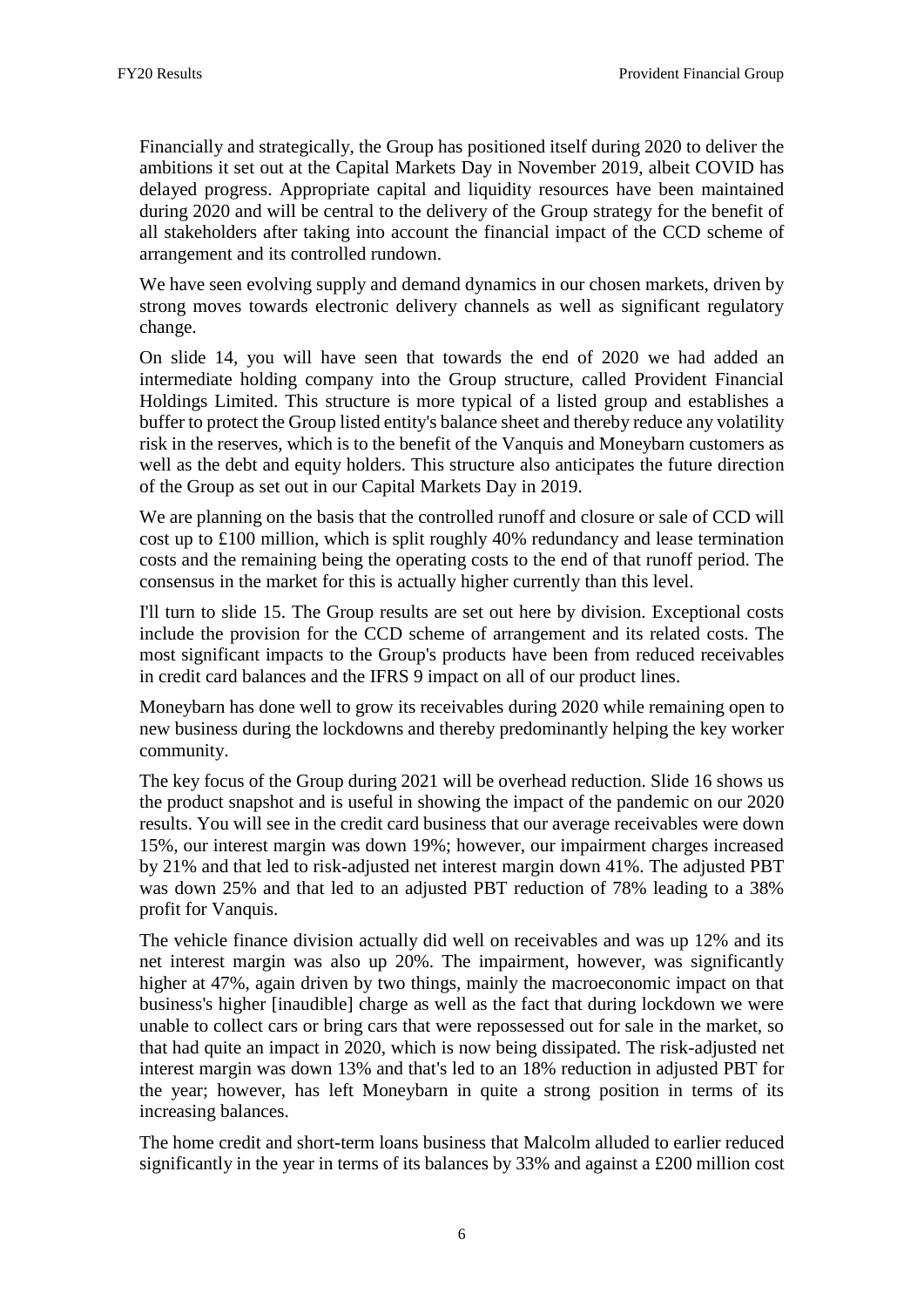base this left CCD in a difficult position when it comes to profitability, as you can see on the slide.

The key performance indicators show significant cost of risk increase in 2020, up 18.6%, driven by the poor macroeconomic outlook in 2020. Cost of funding was higher, purely due to the decision to hold significant levels of liquidity in the Group during 2020. The cost-to-income ratio was negatively impact by the 19% drop in Group income due to the pandemic and there was a small decrease in total Group cost during the year. The revenue yield reduction during 2020 also indicates the impact of the tightening of credit risk across the Group as well as the falling CCD balances.

Slide 18 shows credit card spend during 2020, and it has been indexed to February 2020. This shows a dramatic impact of the lockdowns in the year but also shows that our customers have behaved on the whole as the wider market has. The latest view on spend week on week shows differentials between 2020 and now are negligible.

Slide 19 looks at the payment holiday position. Soon after lockdown, which saw the introduction of payment holidays by the FCA, we saw a large take-up of these in the initial phase, especially in the motor loan segment. As we can see from the graph, this demand for payment holidays has dissipated to immaterial levels by the end of 2020 and remains such currently.

Slide 20 looks at the increase in impairment driven by the COVID-19 pandemic. What you will see here is the increase in impairment was driven predominantly by the macroeconomic overlay which increased the amount of impairment charge we held by just over £70 million. The underlying credit quality and core delinquency trends remained favourable during the period. You will see that CCD levels are higher than the other products, but this based on a significantly lower level of receivables.

Slide 21 demonstrates the robust coverage ratios that we have in the Group. Coverage ratio remained strong during 2020, and this slide shows that the coverage ratios have been strengthened throughout the year despite a prudent starting point to 2020. Increases in H1 '20 versus H2 '19 reflect significant deteriorations in the macroeconomic forecasts. Again, the CCD percentage apply to the significantly lower balances than the other products.

Slide 22 is particularly interesting. This slide provides some reason for optimism for 2021, but we remain cautious of both furlough coming to an end and the potential for more powerful strains of COVID. What this does show is the resilience of our customers, which we have pointed out in the past. The Group's significant history and knowledge in this part of the market allows us to both understand and manage our customers through these difficult times, and what you will see with these graphs is that reducing delinquency rate.

Slide 23 looks at our expected credit losses. The expected credit losses have been increased by £73 million, as you see in the graph, due to the negative impact of the macro-outlook. The basis of that macro-outlook is set out in the table to the right and shows a peak severe downside of 12.7% for unemployment. These current consensuses, which include Lloyds, Barclays, Bank of England, et cetera, are coming down quite significant currently, but we remain prudent on the basis that our customers are yet to come out of furlough and may be, in proportional terms, more affected by unemployment than other parts of the market.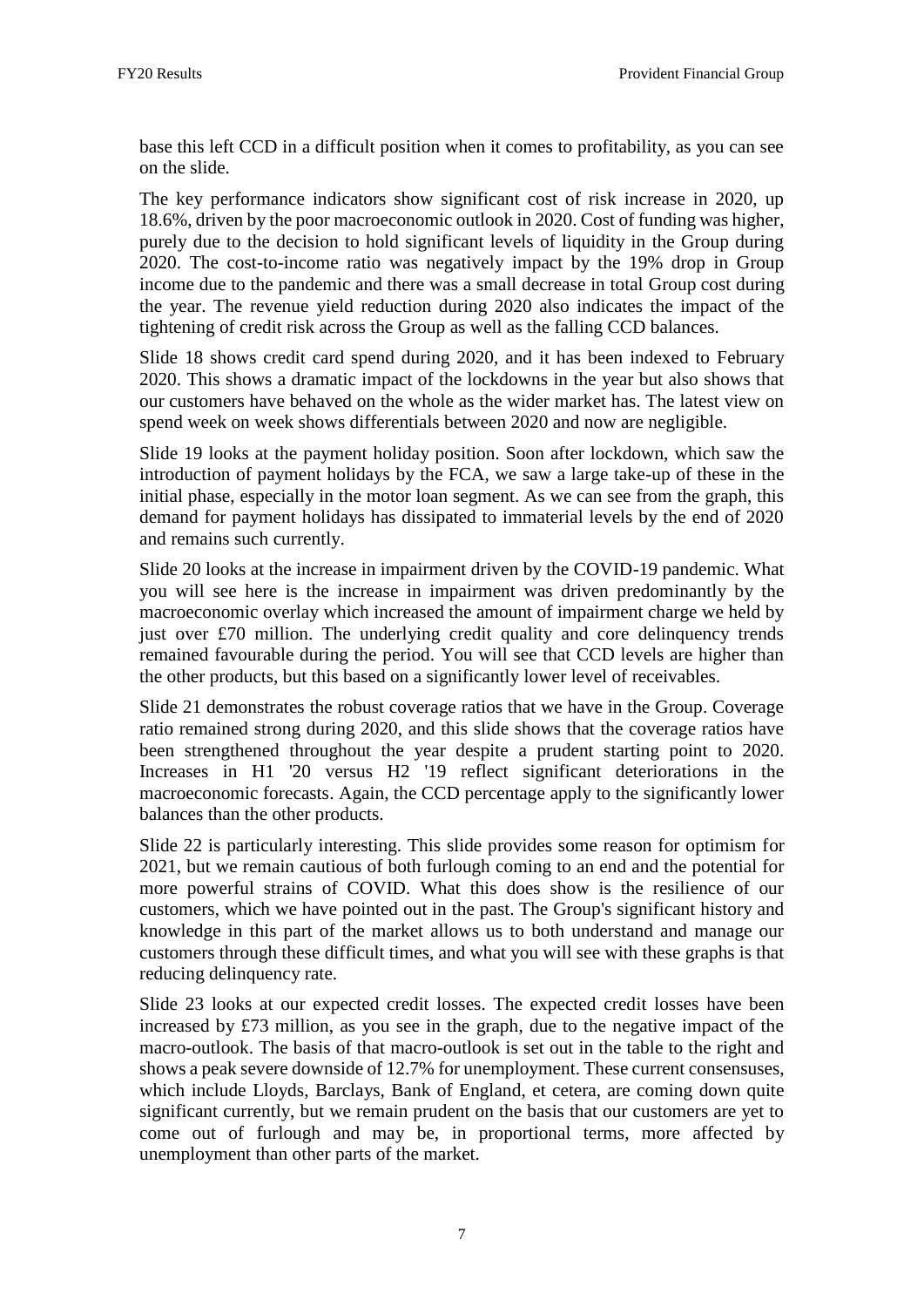The Group's coverage ratio at 35% at the end of the year is very strong, at PCL level but that is enhanced by UCLs, which would take that coverage ratio to beyond 50% if they were to take it into account.

Slide 24 shows that the receivables fell reasonably dramatically during the COVID impact period of 2020. As stated previously, the Group's net receivables were down 18%. Credit card business is seeing some green shoots of improvement now. Most of this is driven by spend in the beauty and hairdressing areas as well as pubs and restaurants, unsurprisingly. There's also a continuing trend towards online purchasing.

The motor finance business continues to grow steadily and into the near-prime adjacent market. This is substantially larger than the addressable market that Moneybarn has been in historically.

Turning to regulatory capital on slide 25. We see that the regulatory capital remains well managed, meeting the requirements of the Group over the next three years after taking into account the costs of running down CCD. The capital reduction of £35 million during 2020 is driven mostly by the post-tax statutory loss in 2020.

Slide 26 looks at our capital stack and some opportunities that arise from it. It shows that the make-up of our Group capital base is 100% CET1, and there is an opportunity to use other common forms of debt capital to support the Group's growth into the future. The first step in our view would be to consider the feasibility of a tier 2 issuance, and that would be based upon both the demand for that issuance as well as the market pricing that that would give us.

Turning to slide 27 and looking at the diversified funding mix that we have, we continually look to diversify our funding sources, and we've been able to add the Moneybarn securitisation to that diversification. We have also repaid our bonds on time and have remained covenant compliant. We also bought back £75 million of bonds during 2020 at a discount. We have improved our undrawn capacity during 2020, allowing the non-bank group to end the year with £144 million of available liquidity.

We continue to optimise both the cost and diversity of funding within the Group. We are creating a contingent funding line through the Bank of England's TFSME offering. In future, the Group will also look to include a greater use of customer] deposits in our balance sheet.

In conclusion, 2020 has been a very difficult year financially for most, but we have navigated these difficult times with a strong focus on capital and liquidity. We continue to target the objectives set out at Capital Markets Day in 2019, and specifically, a return on equity of between 20% and 25%, cost-to-income ratio of less than 40%, with receivables growing in appropriately sized addressable markets. We will focus on costs as well as funding and capital efficiencies to support our strategic goals.

Malcolm will now provide you with more insight into how we will evolve and evidence to support our financial ambitions. Over to you, Malcolm.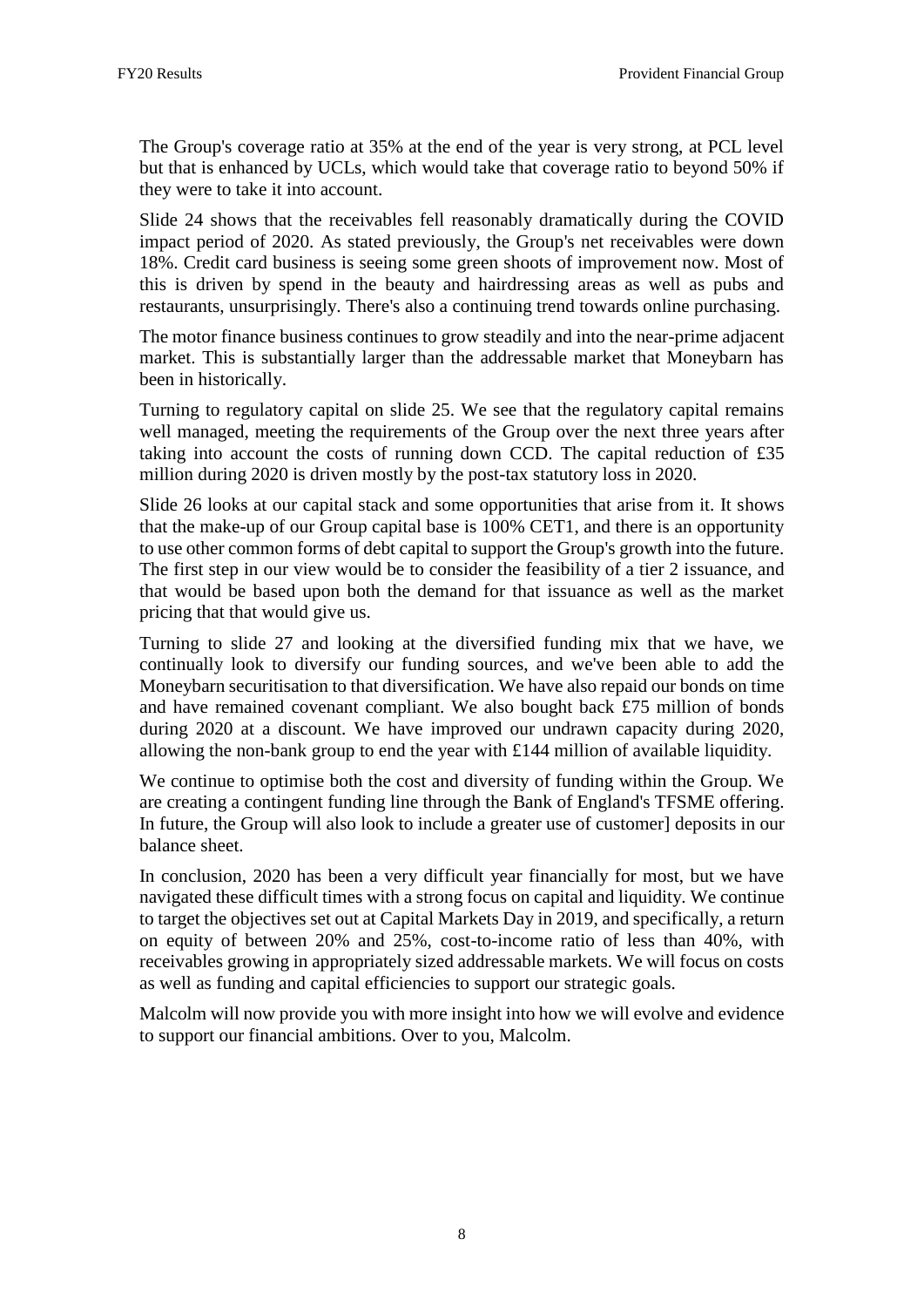## **Malcolm Le May Chief Executive Officer**

Thanks, Neeraj, and I hope those who are listening found that excellent summary of the financials for 2020 and the first quarter outlook.

Slide 29 shows one of the key changes that we've made since I became CEO a little over three years ago, which was really to renew our focus on our purpose and culture across the Group, namely helping put people on a path to a better everyday life. This is actually central to what we want to achieve here at PFG, how we want to operate, and indeed why we exist. It's helped to unify colleagues, it's increased customer-centricity, and it's certainly making, I believe, us a more sustainable business. In fact, in our most recent survey approximately 90% of the colleagues understood our purpose and that's obviously central what we are trying to achieve over the next few years.

Turning to slide 30, I think this is an important slide as it illustrates how we see our product offering going forward. It clearly sets out why we think credit cards, vehicle finance, and unsecured personal loans are the right products to offer, and also why we are moving away from the high-cost, short-term credit offerings we used to offer.

On the left-hand side, the pie chart sets out the significant difference in size between the markets that we're going to be focusing on going forward, and versus those which we are exiting. In aggregate, the sub and near-prime credit card market, vehicle finance, and personal loan markets, are worth approximately £15 billion, and that compares to some £600 million being the aggregate size as we see it in the home credit and highcost, short-term loans market.

The right-hand side of this slide shows an illustration of where the various markets sit across the APR spectrum. Our personal loans product will bridge the gap from where we used to operate to where we have existing platforms. Perhaps by way of example, our personal loan product will be focused on lower-risk customers with approximately 70% of them sitting in the near-prime or better segments, and typically with credit scores ranging from the low 500s to 600 or above. By comparison, over 70% of historic home collector credit customers sit in the subprime segment where their credit score is typically less than 500, so it's a significant shift as to the cohort that we're addressing.

I think, as I've said earlier, the mid-cost segment is the regulator's preferred path to market, and where we see the regulatory direction of travel going. We already have large and scalable platforms in this segment with our credit card and vehicle finance businesses and will seek to scale up our personal loan offering using our existing expertise.

Our vision for the future, as set out on slide 31, was actually first articulate to you all in the Capital Markets Day in 2019. Our aim has always been to have three core products centred around the bank with the Group driving capital funding and cost efficiencies, and by this yearend will have made a significant step towards achieving that with our credit card, vehicle finance, and unsecured loans businesses all operating in large markets in the near-prime and mid-cost space.

Our credit card platform has market-leading capabilities across underwriting, collections, and distribution. It maintains a deep understanding of its customers and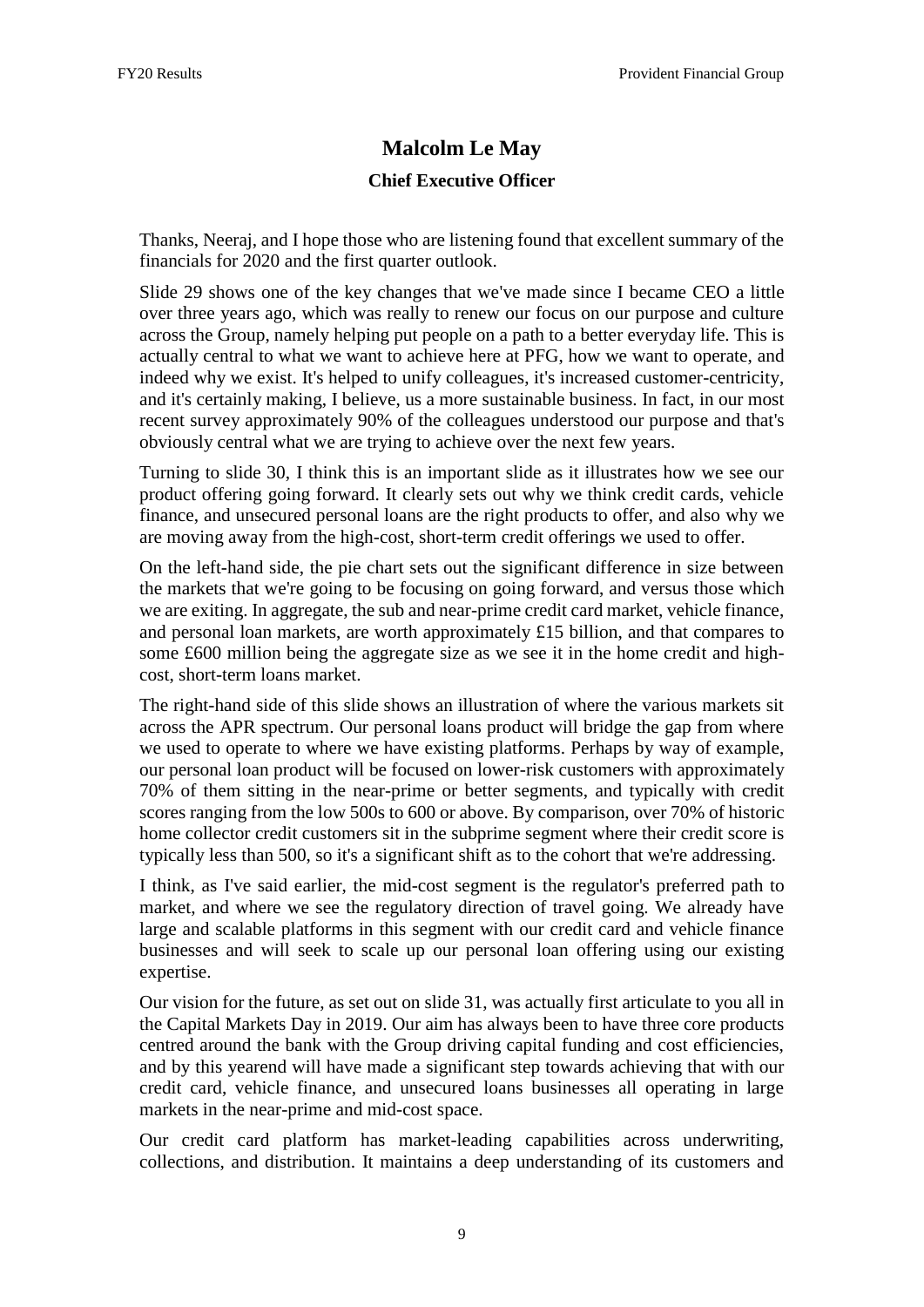their behaviour, which has been very important, in fact more important than ever in the last 12 months.

We will continue to diversify our core credit card business and we'll include new offerings for customers with potential to introduce a self-employed credit card in due course, and by continuing to explore partnerships and white-label opportunities such as those we have already with [Tidball] and LOQBOX and they were announced obviously in 2020.

Similarly, turning to vehicle finance, we have excellent primacy rates with our brokers and a market-leading credit and underwriting capability built on our long history of operating within this market. The expansion of the product offering will continue, and we'll obviously seek to work closer ever still with our network of introducing agents and brokers.

We see our personal loan product complementing our existing offerings extremely well and we're building on an already established presence we have in that market to take the business forward. This Group is uniquely positioned in this regard and will benefit from our deep understanding and detailed insights into how our customers behave, which has been established over many years of lending to the customer segment that we serve. This is why we're confident that this development will be successful and why our offering will be differentiated against those of our peers.

We plan to hold a further Capital Market Day later this year, at which point we'll update the market further on our progress.

Finally, turning to slide 32, we see reasons for us to be optimistic, but equally, I am aware and Neeraj is aware of the possible macroeconomic shocks that may yet arise as government support is withdrawn later this year. As I said earlier, we're seeing customer spend increase materially as lockdown restrictions have eased and demand has picked up, and we are starting to see early signs of recovery already, and obviously we're excited by the opportunity in each of our markets, as I illustrated earlier on. I think we're well positioned to exploit this given our balance sheet strength.

Turning to dividends, I plan to update the market on our thinking with our interim results when hopefully I think we'll have a greater line of sight on the economic environment, and the progress we're making on the strategic initiatives I outlined earlier, including obviously the scheme of arrangement and the managed runoff for CCD.

Going forward, I'm convinced that we have the right strategy in place with the capital and diversity of funding to support both our products and their distribution and enable us to grow PFG and create a broader bank for the underserved customer, delivering attractive, long-term, sustainable returns for our shareholders over the medium term.

That covers the slides. Thank you for listening today. We'll obviously now taken any questions that you have, which will be coordinated by our moderator Rosie. So, Rosie, back over to you.

# **Q&A Session**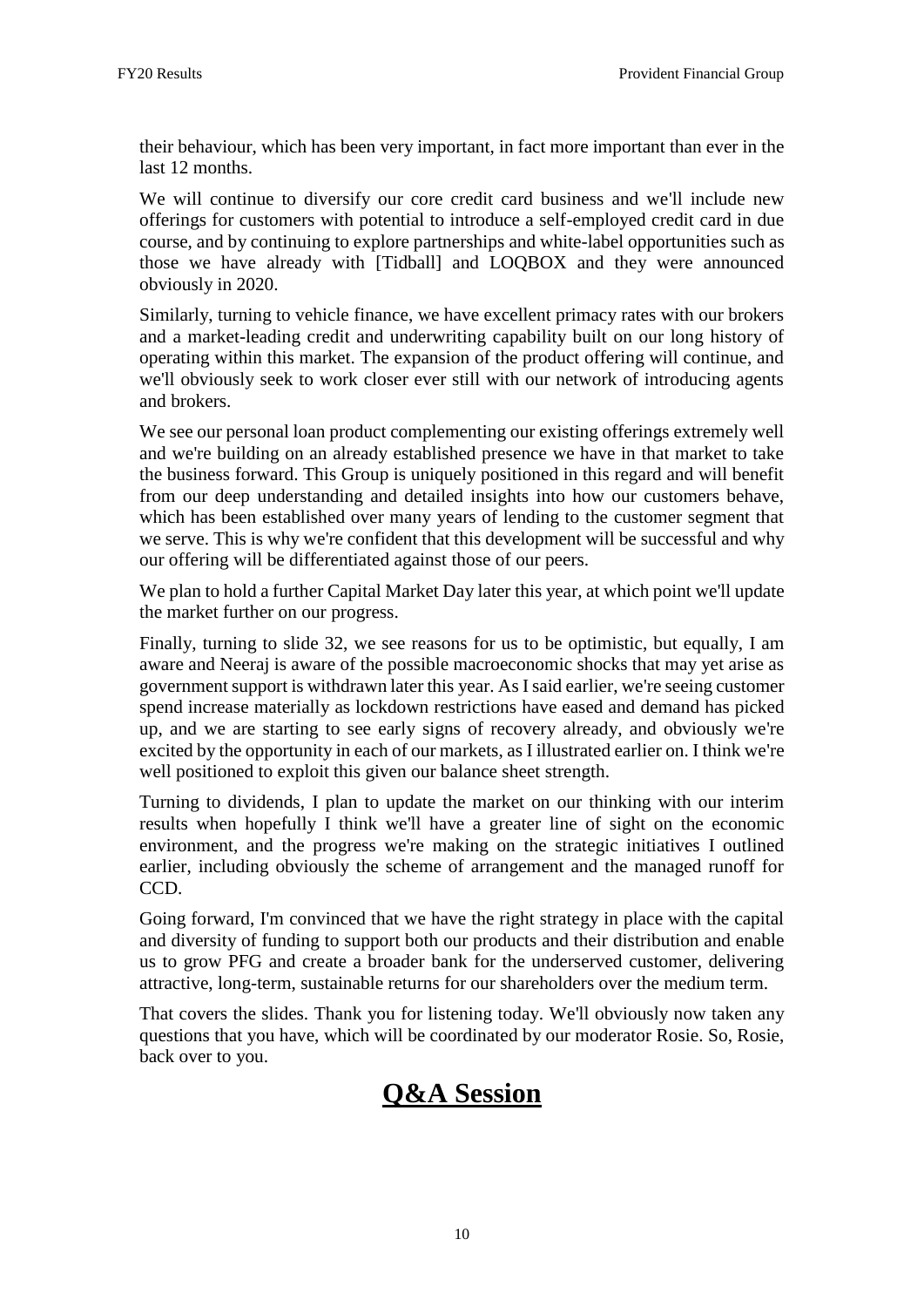#### **James Hamilton - (Numis)**

Good morning and thank you for the presentation. Clearly, the Group has a very substantial amount of surplus capital sloshing around in this, and my understanding is that you have a relatively cautious outlook ahead of the end of furlough. How much of that capital do you think could be deployed should the macroeconomic environment continue to improve, and do you hope to be able to utilise the vast majority of that capital over the next three or four years?

## **Malcolm Le May**

Thanks, James. I'll start off then I'll hand over to Neeraj. Yes, I think it's a very fair observation. We have maintained a very prudent approach to capital preservation throughout the pandemic and obviously, if you look at some of the more established prime banks in their recent announcements, they have been perhaps rowing back a bit from that standpoint. The reason that I think we've been prudent at the yearend is that clearly, relative to their customer base and their overall profile, where obviously their lending is heavily influenced by asset-backed lending in the real estate markets and mortgages and the likes of that.

Our customer cohorts are slightly different, and yes, whilst the macroeconomic assumptions haven't been as difficult as I think people were assuming in September last year, we've yet to see the impact fully on the economy of them unwinding later this year, and I fear that our particular customer base is more exposed to any blip there. So, we have been prudent. I think we'll need to look at it again very seriously at the half year. I'll hand over to Neeraj to talk about the detail of the utilisation as we see it going forward.

## **Neeraj Kapur**

Thanks, Malcolm. Thanks, James, good question. The way that we are looking at the capital plan over the next three years is that with the cost of the scheme and the rundown costs of CCD, it leaves us in a position which allows us to grow our balance sheet not overly significantly but to a level which I think consensus would be accepting of, but also taking into account that the IFRS 9 charging building up our balance sheet to where it has dropped to will not be insignificant, and that has to be taken into account when you're looking at that capital base.

The capital is adequate and appropriate for the rate of growth that we're considering, which is at a level which we believe balances both profitability during that period with levels of operational resilience to allow us to put that growth [on] safely.

#### **Malcolm Le May**

Is that okay, James?

#### **James Hamilton - Numis**

Very good, thank you.

#### **Gary Greenwood - Shore Capital**

Morning. I've got three questions, if I can. The first one is on the profitability and return on equity outlook. I think in Neeraj's comments you reiterated this was the 20% to 25%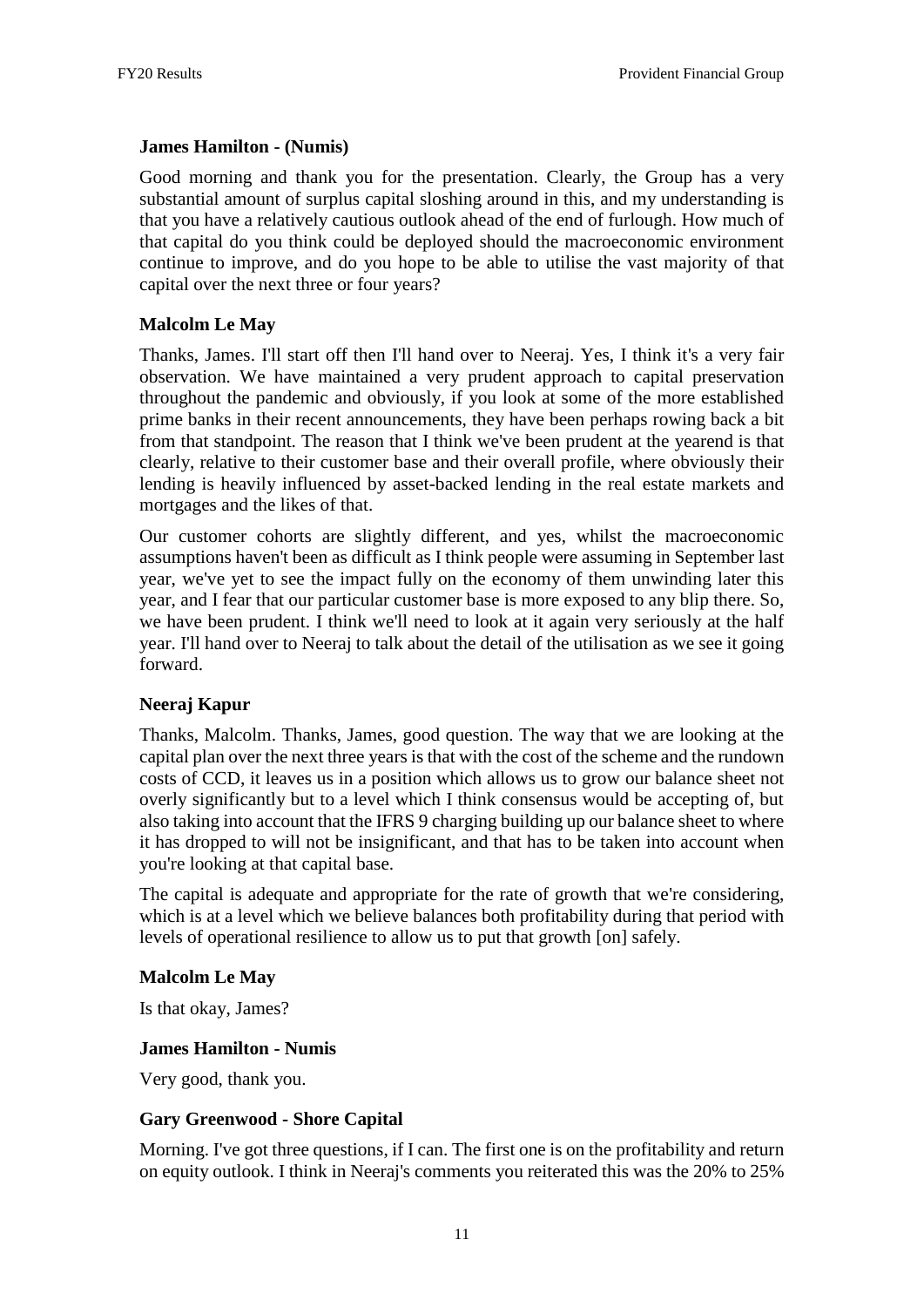ROE medium term that you had set out at the Capital Markets Day in 2019. So, I'm just wondering how we should think about the ongoing businesses building back towards that sort of return and how important the new unsecured lending product will be in achieving that. That's the first one.

Second one is on CCD and around the up to £100 million of potential closure costs. I'm just wondering if you could talk around the sensitivities to that and why it might be lower in terms of collecting out the portfolio maybe, and also whether it includes the potential costs of the FCA investigation.

Then the last question is on credit cards. I hear what you're saying about the big pickup in spending. I'm hearing from some of the lenders such as Barclays that they're concerned that it might take a little bit longer for that to feed through to balance growth because customers have built up quite a lot of deposits. I'm guessing that your customer base is probably different to that and doesn't have a lot of deposits, so do you think that increasing spending will translate into growth in interest earning balances faster for you guys? Thank you.

## **Malcolm Le May**

Thank you. Three very good questions. I think we haven't given any formal guidance on return on capital employed and the like, so I think that's something we will return to with our Capital Markets Day. But the sort of range that I anticipate that we will be in is probably north of 20%, 25% as you've said. I think that's a reasonable assumption.

I'll let Neeraj get into the details of your second question in terms of the breakup - makeup I should say, rather than breakup, of the £100 million closure costs and the sensitivities around it but we haven't factored in any number for the FCA investigation because as I've said, it's very, very early days. We don't even know whether it's going to conclude whether there was anything wrong in what they're looking at. There's really nothing further to say at this juncture on that. As I said, I don't think that we'll frankly see any material progress on the outcome of that until 2022.

Neeraj, did you want to get into a bit more detail about the sensitivities there may be around the £100 million? I think perhaps it would be helpful to talk about the extent to which the collect out book is covered, and this is really to help us more on operations stuff.

#### **Neeraj Kapur**

Yes. Thanks, Gary, for your questions.

On the £100 million closure costs, the main costs really cover the staff redundancy amounts, the termination of leases, et cetera, for various offices around the country, and therefore the - and then the rest of it is the running costs of getting it to the point where it's no longer running. Those are the kind of costs. The actual book itself is very well provisioned from an ECL perspective, which you will see in the pack, but also the fact that the UCLs in that area pretty much cover the whole lot of that book.

That book has reduced. We did say in March in our announcement that it was down at around £100 million. Since then, it's got below £80 million, certainly circa £70 million, in size and therefore it hasn't really got that kind of size or length of duration left for there to be much coming from the book in terms of the additional provisioning. So, it is really about that, and the quicker that we are able to collect out the rest of the book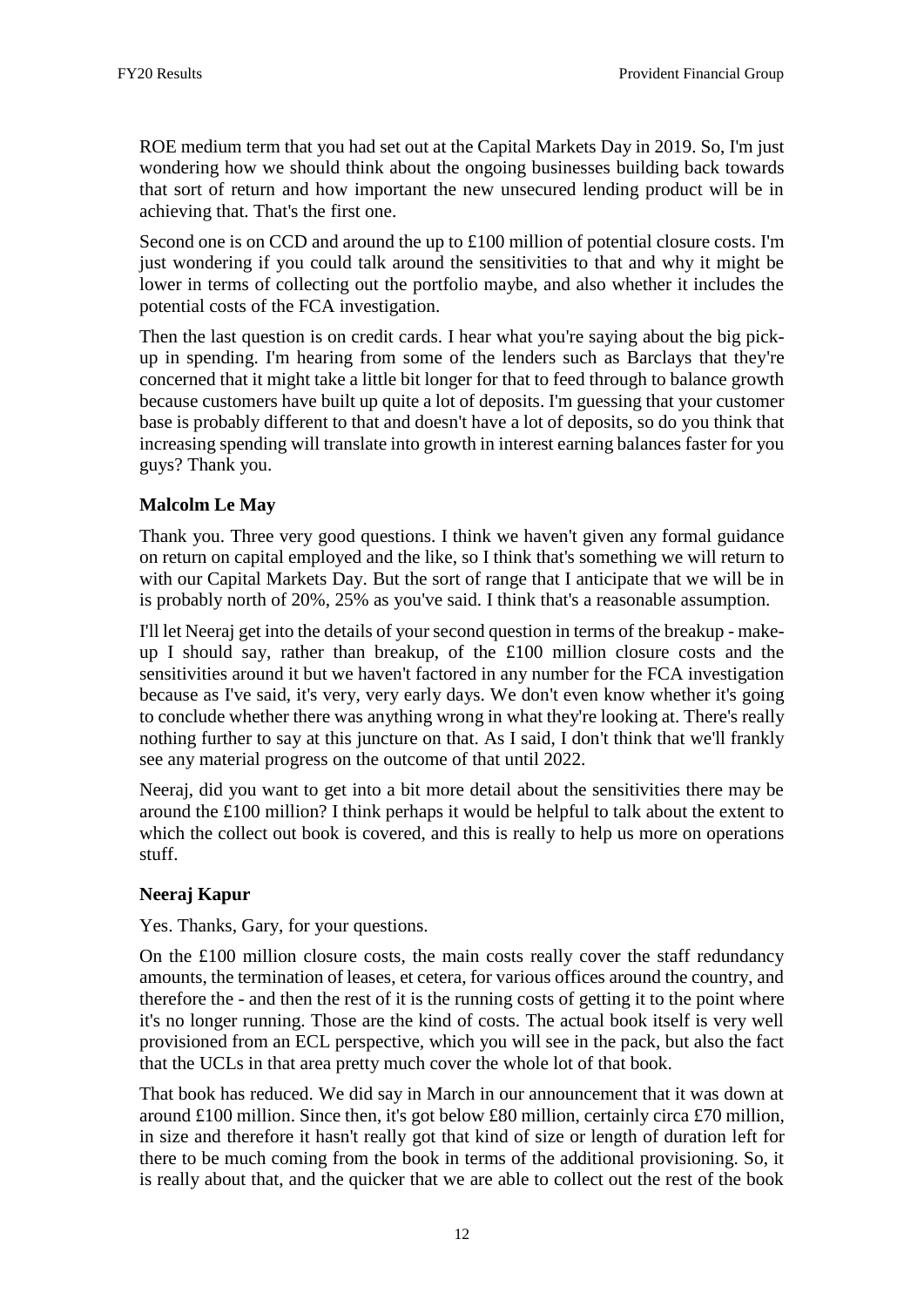and close the operations, that  $\pounds 100$  million figure that we've set out could be lower based on that. That's kind of where that it.

## **Malcolm Le May**

Thanks. I hope that answered your - your third question, comparing balance growth of our book relative to a prime book. It's interesting; obviously, you've got two aspects of receivables growth. One is new customers that you bring on and the extent to which they spend immediately and build up balances and also then, all importantly I think for us, the growth of our existing customer base.

We have seen that we've got - we've been quite prudent in terms of bringing on new customers during the pandemic and we've been quite prudent in that we've actually also tightened the poorer credit end of the spectrum for our card offers in categories 7 through 9. Having said that, there is quite a considerable amount of capability for existing customers to grow and that's where we've seen the growth as the lockdown has eased.

As Neeraj referred to in his section, we've seen the dynamic of expenditure has been higher, obviously as you would probably expect, in food and beverage. The week of 12 April was particularly high as people went out for the first time when they could go out and it slowed down a bit the week of the 19th because the weather was so cold. I don't think many people wanted to sit outside, but that's been picking up again.

We saw it in the beautician, hair space, that sort of expenditure, which our sort of customers naturally turn to, where we haven't seen the pick-up which we would perhaps normally see at this time of year is on things like your holiday bookings and certainly any sort of international flight travel, but that is something I think we'll anticipate. I think we will see - if this trend continues at the moment, the pick-up in expenditure from our existing cardholders who have been very suppressed, and that might just slightly be a different dynamic to that which you're seeing in the prime book.

#### **Gary Greenwood - Shore Capital**

That's great. Thank you very much.

#### **Ian White - Autonomous Research**

Hi, morning. Thanks for the presentation and thanks for taking my questions. I had three as well, please.

First of all, just a clarification on the CCD costs. Can I just confirm that the cost of running down the business are pre-tax, and can you tell us how would those costs differ, if at all, in the event that the business was placed into liquidation, please? That's the first question.

Secondly, when do you think you might be in a position to resume the full new customer onboarding and the credit limit increases within Vanquis? I think the release said I think you're about 50% on both of those at the moment. Or what are you looking for, what will you need to see in order for that to return to pre-pandemic levels, and what would be the incremental costs that would associated with that, please, particularly on the new customer booking side? That's question 2.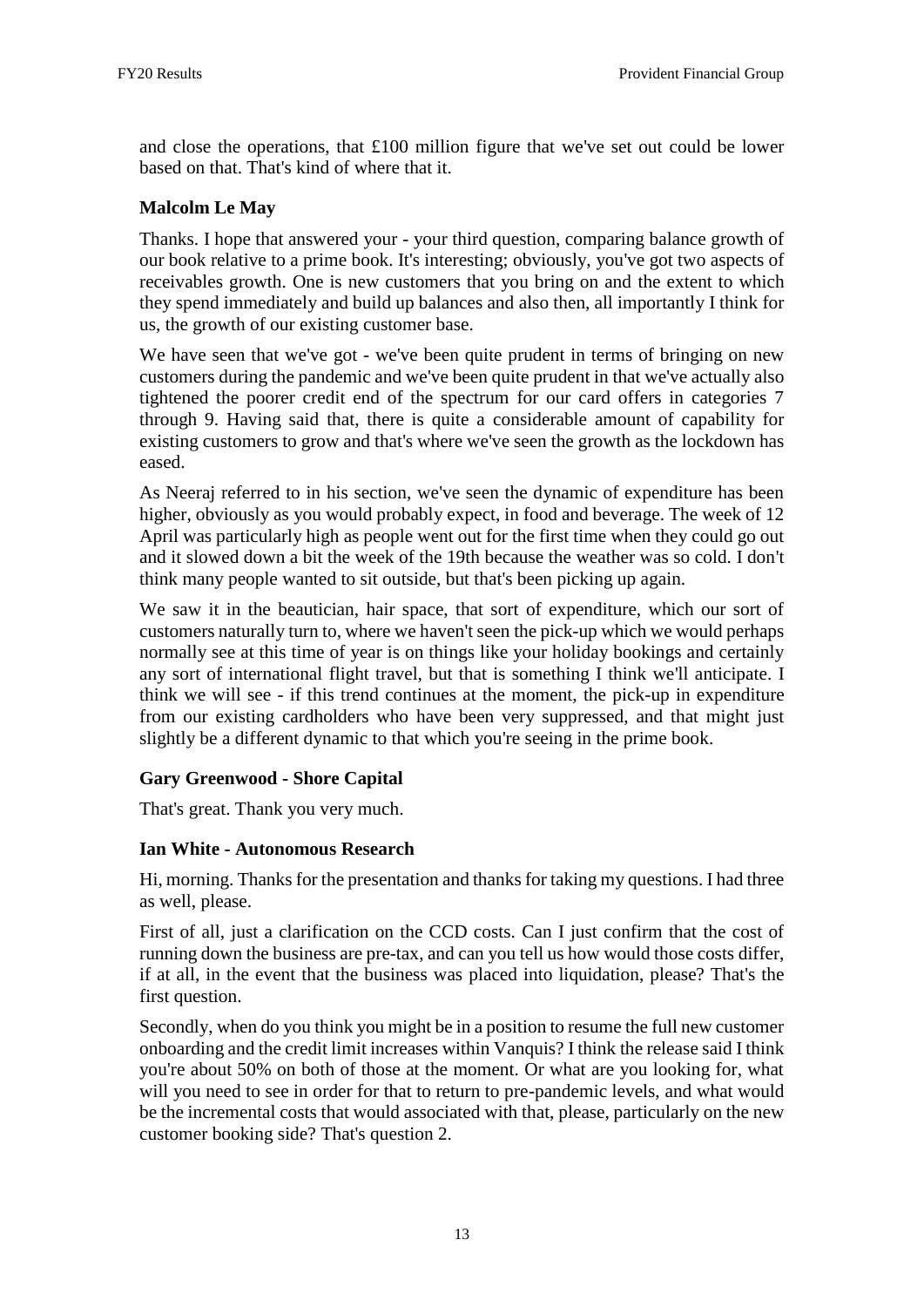Just finally, could you just clarify, has there been a further cut to the Pillar 2A capital requirement during the second half of the year? Unless I'm getting myself into a muddle, I think the 2A requirement was given as 19.33% at 1H '20 and now it looks to me to be 100 bps lower. Can you just help us understand what has changed there, if anything, please? Thank you.

## **Malcolm Le May**

Okay. We'll try and answer those. The first question was are the costs associated with the rundown of CCD pre-tax?

#### **Ian White - Autonomous Research**

Yes, please, and how they would differ under a liquidation scenario, if at all.

#### **Malcolm Le May**

We have done quite a lot of work obviously looking at a liquidation scenario versus what we're doing with the scheme and orderly runoff, and actually, there's very little difference between the two. Clearly, we are already managing the book down, as we described, quite considerably.

If you put that situation into an administration, I think you've got to work on the premise that you (a) find there would be very limited recovery of that book, and also you would lose a number of other benefits that the Group will have, for example, tax losses that it's accumulated over the last three years, which could be utilised elsewhere if you put the thing into administration. So, our analysis suggests economically that there is little difference between an orderly runoff with the scheme versus putting it into administration.

Then to your second question in terms of our attitude towards new customers and onboarding them and the incremental costs of that. We are starting to allow new customers to come onboard. We are starting in a limited way to do credit line increases. We are still being reasonably prudent; there's an advertising campaign kicking off in the second half which will facilitate that. That's all within our budgets for this year in a planned way.

Then I'll let Neeraj answer the question on the Pillar 2 point.

#### **Neeraj Kapur**

Thank you. There hasn't been any real - there has been no change to the Pillar 2A during the year, just to confirm that, and we can pick it up later maybe in the calculation that you have that shows a difference, so we can reconcile it more carefully. Yes, there's been no change there, and it remains as was throughout 2020.

#### **Ian White - Autonomous Research**

Okay, thanks.

#### **Ed Firth - KBW**

Morning, everybody. I had three questions, sorry. The first one was just in terms of the core tier 1. Should we - do you think it would be reasonable to expect that that minimum may come down once you've closed CCD? I imagine some of the operational risk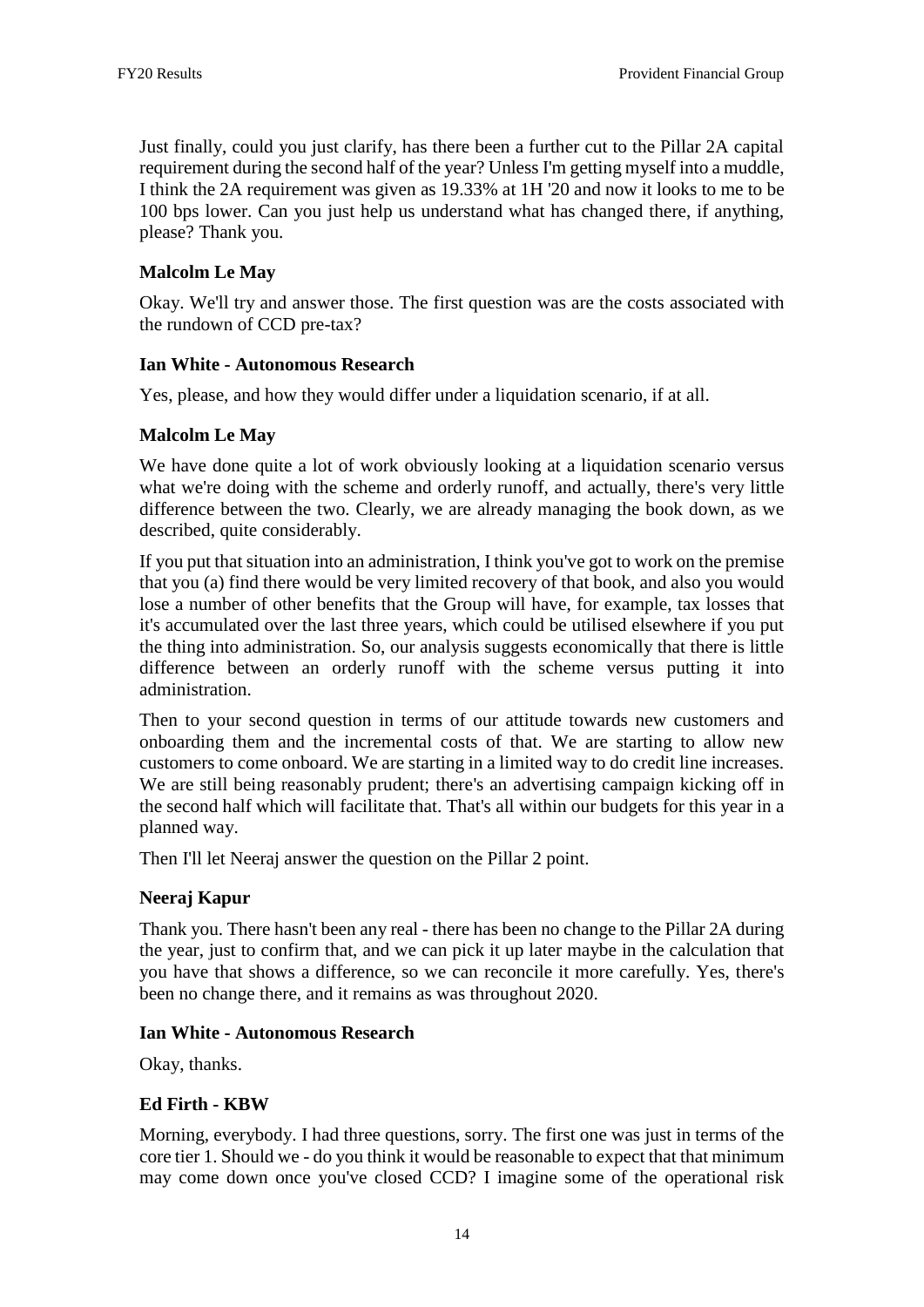requirements in the sector must be quite high for that business. I guess that would be my first question.

The second was in terms of economic scenarios, and I apologise if you've already put this in the announcement, but it looks to me like your upper, your most optimistic outlook is pretty much now where consensus is. Can you give us some sort of sensitivity? If we were to see - if you were to use just your most optimistic scenario, what sort of writebacks would be reasonable to expect, or what's the sensitivity around that, if that's possible to give us some numbers there.

Then the final question was just at the time of the scheme arrangement the FCA sent you what I think was - I would describe as a pretty strongly worded letter. I don't know how it compares with others, but it seemed to me to be pretty strongly worded. I'm just wondering, what happens to that now? Is that just it and we just forget about it, or is there further action being taken there, or are you in further discussions with them about that? Thanks so much.

## **Malcolm Le May**

Okay. I'll cover the first part of question 1 and number 3. I'll let Neeraj get into the details of the economic scenarios in particular.

In terms of the question about - a general question, should we be anticipating a cut in our core tier 1 requirement. Clearly yes, with the closure of CCD, the operational risk profile of the Group will change. You'll remember, those of you who can remember back to when we did the last issue in 2018 that we had quite a material operational addon onto us as part of our then ICAAP.

The question of the degree and timeline of any release being forthcoming is really a matter that's out of our hands. We'll obviously submit our views on the ICAAP during the course of later this year, but I can't predict how the PRA will react to that. That part of question 1 I'll let Neeraj embellish that, and then if you take the second question on the economics, Neeraj, I'll then come back on the scheme at the end.

#### **Neeraj Kapur**

Yes. Thanks, Malcolm. Hi, Ed. Thanks for your questions. The CET1, as Malcolm said, is in the hands of the PRA. You're quite right to point out the significant risk changes that come from the decisions we've made, and clearly, we will put our case forward as strongly as we can, but it's not within our gift to come up with any difference.

#### **Ed Firth - KBW**

Did you have any sort of scale as to what the CCD operational risk add-on is or anything like that that you could help us with? I'm not trying to draw you but just so we can do some numbers on it.

#### **Neeraj Kapur**

No. Well, I respect that it's very difficult, it is very difficult, because I wouldn't really want you to take a view on something as significant as that in terms of a reduction and then that reduction doesn't come through, because that's just the issue. The issue isn't to do with the numerics, it's to do with where the PRA would like to see that CET1 ratio going forward. I think it would be better for us; if we did have some indication of that,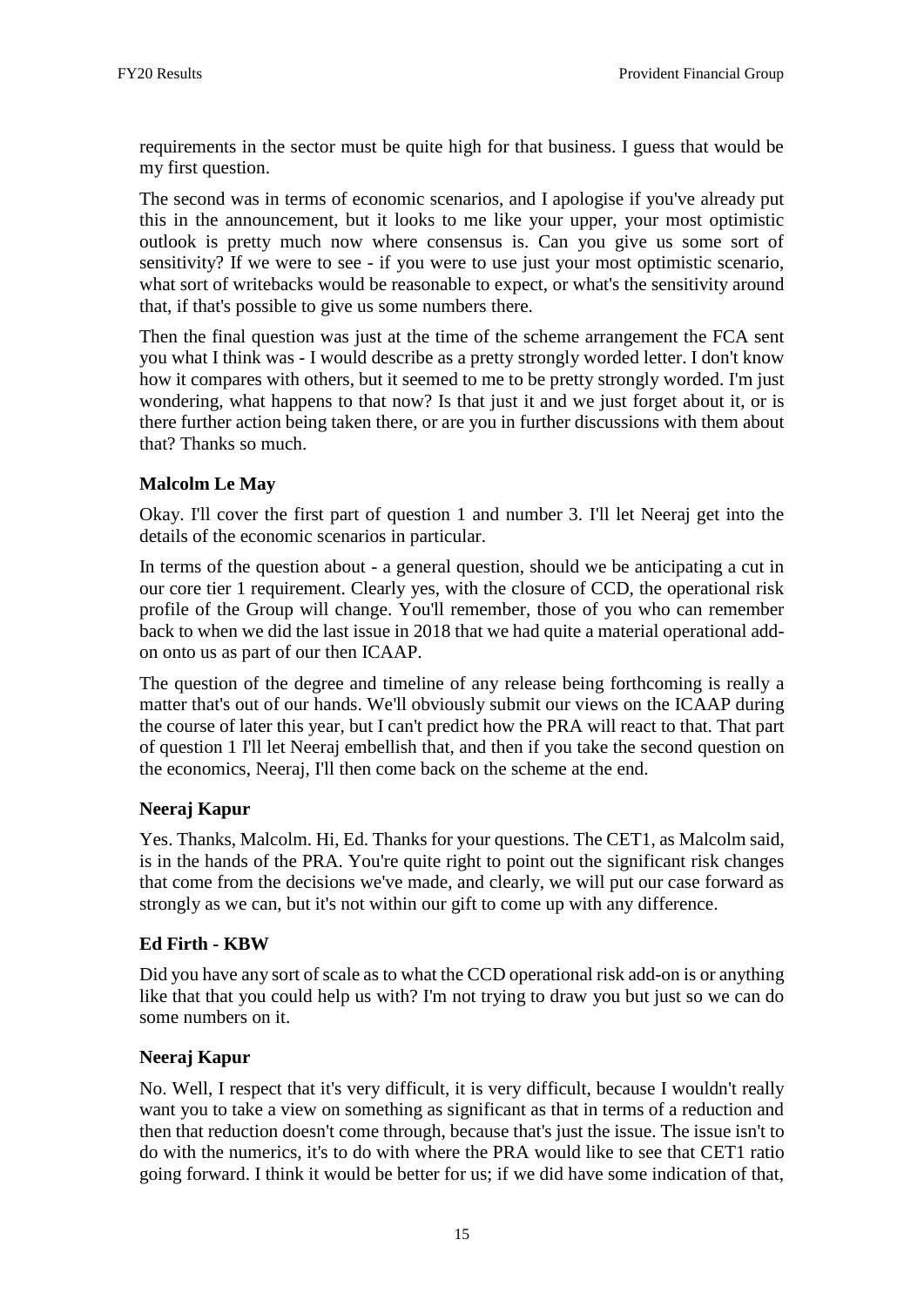then we would definitely provide some guidance at that point. As Malcolm says, that's probably if not later this year, early next year.

On the macroeconomic scenarios, you're quite right. One of the things you'll see on slide 23 is the impact of the macroeconomic downgrading during 2020 was £73 million. Ultimately, there's a view that says will that reverse out if we start seeing the kind of positives that we're seeing, and when we look at the current consensus and where that consensus is seemingly going on unemployment specifically, then you could say that it's moving back towards the 2019 level, which would then remove that £73 million. That would give you some kind of boundaries on that.

## **Malcolm Le May**

Then to your third question, obviously there's a limited amount I can say about that. Yes, the FCA wrote as they told us they were going to write to us, setting out their concerns which were in that letter. It's something that they have expressed. It's something that was considered in the Court meeting that took place a couple of weeks ago and notwithstanding that, the judge has obviously allowed the convening meeting, as it's called, to go forward to shareholders.

Inevitably, I think the FCA are not going to approved schemes, they've made that clear. Unless one pays a pound in the pound to complaints, they will always have areas of concern, but they certainly, I think, broadly are happy with the methodology we're putting into the scheme. We will continue to have a dialogue with them but where we are now on the scheme is it's proceeding.

It will go - we're writing to all the creditors, as I said, on 17 March [sic - May] and it will be then for them to vote at a meeting which is taking play on 19 July I think it is. Assuming they vote in favour of the scheme, which is our working assumption, then it will be sanctioned I hope by the judge at the end of July. I don't think you should read too much into that letter really from the FCA. It's important, we're considering it, we're in dialogue with them but it's the nature of these things, frankly.

#### **Ed Firth - KBW**

But things like the suggestion that they think you can pay more than £50 million, they're reviewing whether you meet threshold conditions, stuff like that. As an external observer, that all sounds pretty serious stuff, but my sense from you is that you feel pretty relaxed about it. Is that fair or am I - I don't want to put words into your mouth.

#### **Malcolm Le May**

No, no. Well, you won't. It's important for us to think carefully about that but we put [inaudible] this in the amount that we think that we can afford to pay when we look at the capital requirements that we have and the plans that we've got for the next few years, and we're not changing anything. It's also equally important that we maintain a good dialogue with the FCA because they regulate our other businesses, so we will continue to be in touch with them. But we believe the scheme will proceed and in its customers' interest for it to do so.

#### **Ed Firth - KBW**

Great, okay. Thanks so much.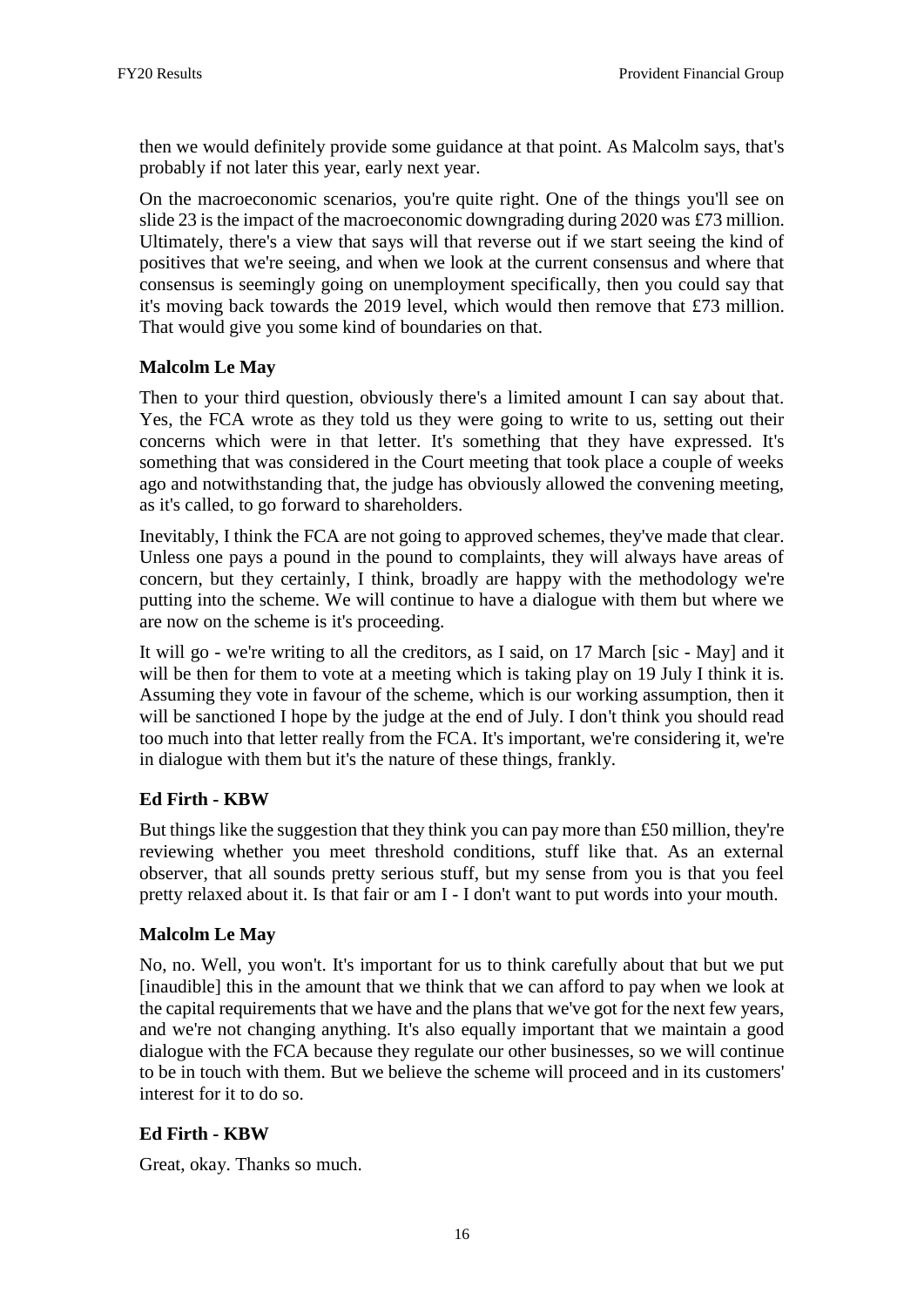### **John Cronin - Goodbody**

Morning, all. Thanks for taking my questions. The first one is on the topic that you've previously raised around the potential of bringing Moneybarn into the banking group, and I'm just wondering is there any update in relation to the dialogue with the regulator on that or anything you can say in relation to potential expected timing, noting that you first flagged this in some level of detail at the 2019 CMD.

The second question I have is just on this opportunity in mid-cost credit. You've called out £1.6 billion of addressable market opportunity, a bank that has been writing personal loans for years, very small receivables book. What makes you confident that you can make it work and where are you going to win the customers? As well as that, can you give us any context in terms of what kind of scale to be thinking about, more from a capital consumption perspective at the outset than anything else, just to get a sense as to whether or not that would impinge on your ability to distribute any surplus capital in time.

Then thirdly, just coming back to the closure costs of up to £100 million. I think you've called about 2100 CCD employees working with an average of say £15,000 or £20,000 of a redundancy cheque, that's £30 million to £40 million of costs approximately. It seems significant that it could be up to £50 million or £60 million of extra costs, and any observations on my attempt at high-level calculation on the redundancy point, and could you give a bit more detail in terms of the breakdown of other costs associated with the closure? Because that £100 million does seem a high figure. Thank you.

## **Malcolm Le May**

Thanks, John. Taking the first question first, you're absolutely right, we have flagged our intention to use the bank's balance sheet to fund Moneybarn. It's something - we also in the time since the Capital Markets Day in November 2019 started to diversify its funding anyway by utilising [a securitisation] program which obviously you're aware of, which we're doing with NatWest.

But absolutely, it is our intention to utilise the bank's balance sheet in terms of funding Moneybarn's growth in the future. It's a delicate subject which will require further conversations with the PRA. We obviously are as strict as any bank is under our large limits exposure and that would require conversations with the Bank of England to lift that, but it's something we're planning on doing.

The extent to which we haven't put our foot on the gas pedal to do it during 2020 is really more around all of the high jinks that were going on more generally with the pandemic and I just didn't think we'd really have the attention of the PRA. It's certainly something that's more coming into focus now.

In terms of the mid-cost credit market, it basically - in terms of scale, I think this is something that's going to evolve over time, and I think again it's something we'll come back to at our Capital Markets Day to give you more parameters on that very early stage at the moment. But I think we've also said that we'll come back to you on our review on future dividend strategy at that point. I think they're not mutually exclusive topics, let's put it like that.

Then I'll basically let Neeraj talk a little bit more about the detail of the closure costs.